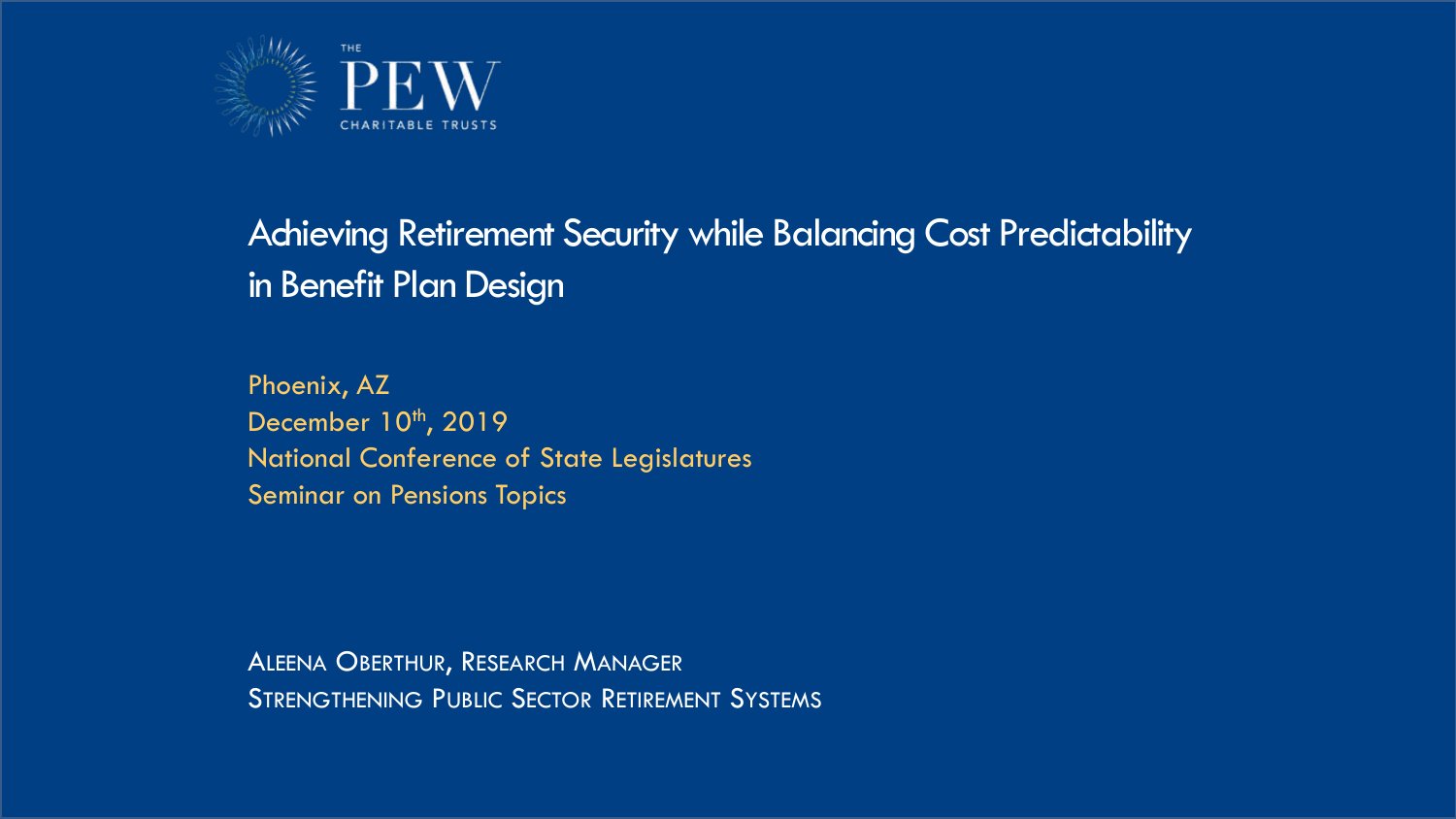# **Metrics for Measuring Retirement Security**

➢ **Replacement income:** the percentage of a worker's final take-home pay expected to be replaced, on average, in retirement.

➢ **Retirement savings rate:** the level of savings, expressed as the percent of annual salary, that an employee can withdraw when leaving employment.

\*For more details, see The Pew Charitable Trust's [fact sheet](https://www.pewtrusts.org/en/research-and-analysis/fact-sheets/2017/03/providing-support-for-public-sector-retirement-systems) on steps for providing support and technical assistance to public sector retirement systems.

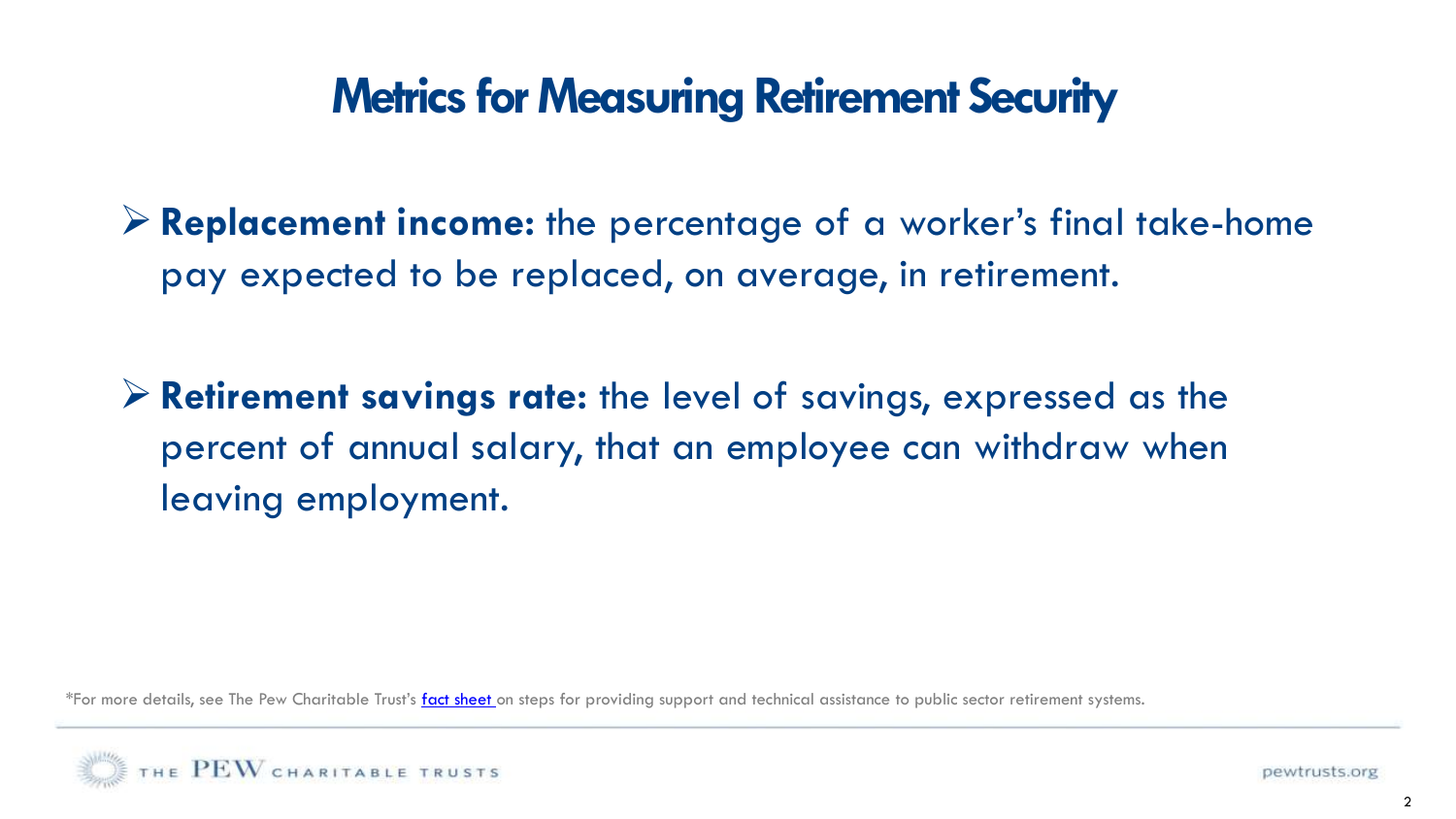### **Replacement Income for Career Workers Under State and Teacher Plans**

Most plans provide a benefit that, along with Social Security, matches or exceeds final take-home pay



**Sources**: Comprehensive annual financial reports, actuarial reports and valuations, other public documents, or as provided by plan officials.

Notes: Replacement income is adjusted for Social Security and inflation, taking into account COLA provisions. Shown as a percent of take-home pay, which accounts for discontinued employee contributions to the state retirement plan, Social Security and Medicare. Assumes 40 years of service with a start age of 25 and retirement age of 65. Analysis based on 64 state and teacher plans that participate in Social Security.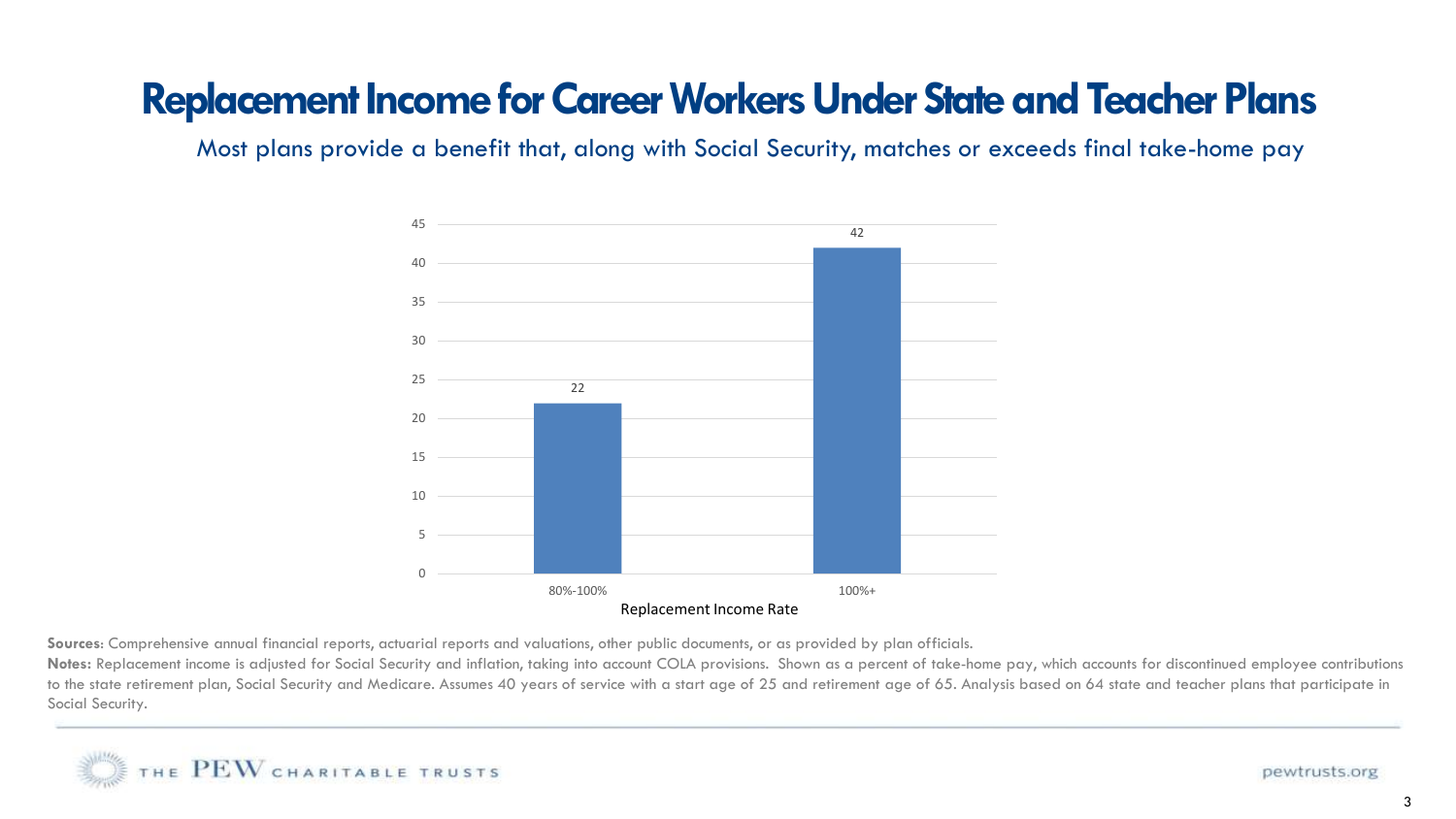# **Savings Rate for State and Teacher Plans**

Three quarters of plans that participate in Social Security have a savings rate below 10 percent



Sources: Comprehensive annual financial reports, actuarial reports and valuations, other public documents, or as provided by plan officials.

Notes: In cases where participants have multiple plan options, the default plan is shown unless the take-up for the optional plan is greater than 10%. For South Carolina and Utah, the savings rate shown is for the optional DC plans due to relatively high take-up rates of the plans. In case of Montana, North Dakota and Indiana, the take-up rates for the optional DC plan is below 10%, so the savings rates for default DB or hybrid plan is shown instead. Analysis includes 64 state and teacher plans that participate in Social Security.

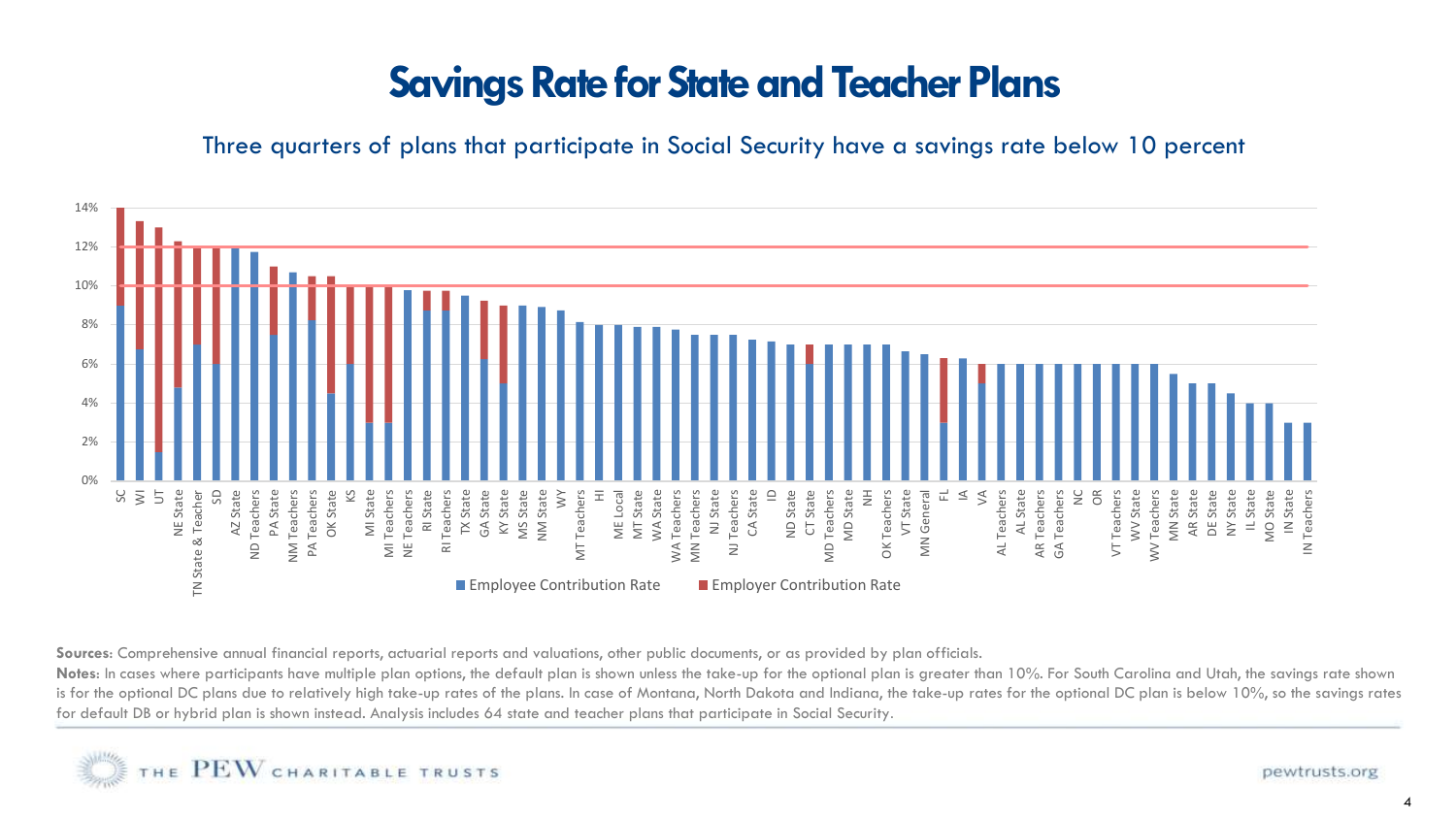# **Well-Funded Plans Have A Range of Designs and Cost Sharing Features**

Model retirement systems achieve cost predictability and meet retirement security goals

| Plan                                                          | <b>Plan Type</b>                              | 2017 Funded<br><b>Ratio</b> | <b>Risk Sharing/</b><br><b>Predictable Costs*</b> | <b>Career</b><br><b>Replacement</b><br>Income <sup>**</sup> | <b>Retirement</b><br><b>Savings Rate &gt;</b><br>$10\%$ |
|---------------------------------------------------------------|-----------------------------------------------|-----------------------------|---------------------------------------------------|-------------------------------------------------------------|---------------------------------------------------------|
| <b>Wisconsin Retirement System</b>                            | Defined Benefit $w/$<br><b>Money Purchase</b> | 103%                        | $\checkmark$                                      | $\sqrt{}$                                                   | Yes                                                     |
| South Dakota Retirement<br>System                             | Defined Benefit                               | 100%                        | $\checkmark$                                      | $\sqrt{}$                                                   | Yes                                                     |
| Tennessee - Public Employees<br><b>Retirement Plan</b>        | DB/DC Hybrid                                  | 97%                         | $\checkmark$                                      |                                                             | Yes                                                     |
| Nebraska - State and County<br><b>Employees Pension Plans</b> | <b>Cash Balance</b>                           | 110%                        | $\sqrt{}$                                         |                                                             | Yes                                                     |
| <b>Utah Retirement System</b>                                 | DB/DC Hybrid with<br><b>Optional DC</b>       | 90%                         |                                                   |                                                             | Yes                                                     |

\*Criteria is met if the potential increase of expected employer costs, expressed as a percent of payroll, in a lower than expected return scenario is less than two percentage points and if the range of employer contributions rates between 2007 and 2017 is less than five percentage points.

\*\*Criteria is met if the retirement benefit is at least 90 percent of take-home pay, on average in retirement, including Social Security.

**Sources**: Comprehensive annual financial reports, actuarial reports and valuations, other public documents, or as provided by plan officials.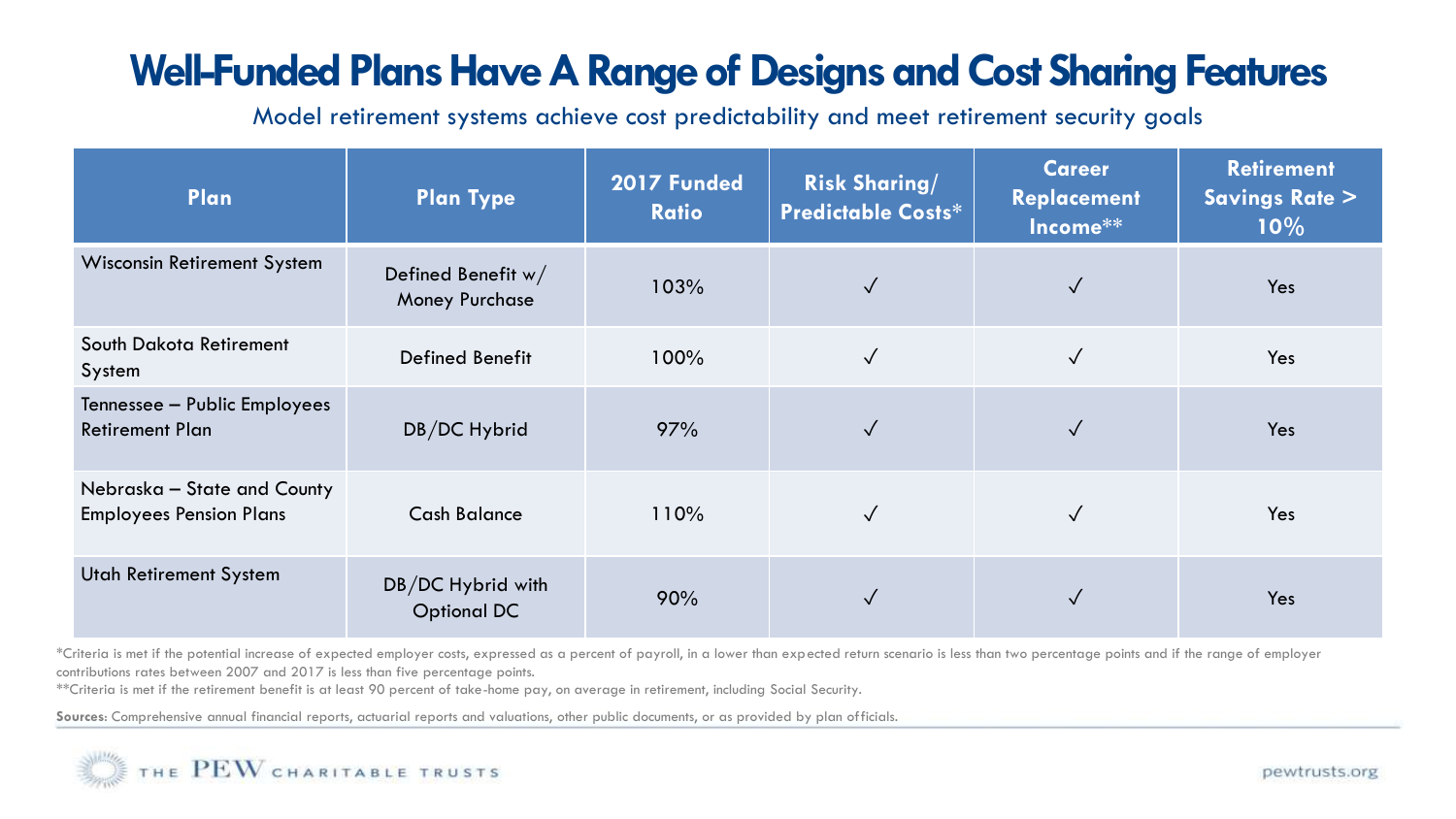### **Employer Cost Sensitivity under Expected and Low Returns**

Less than two percentage point increase in employer cost for the five model retirement systems



**Sources**: Comprehensive annual financial reports, actuarial reports and valuations, other public documents, or as provided by plan officials.

Notes: In South Dakota and Utah there is no expected change in employer cost. Employer cost is based on latest tier of employees. Low returns are assumed to be 5%, expected returns are the plans' discount rate (7% for HI, 7.2% for NC, 7.2% for WI, 6.95% for UT, 7.25% for TN, 6.5% for SD, and 6% for NE).

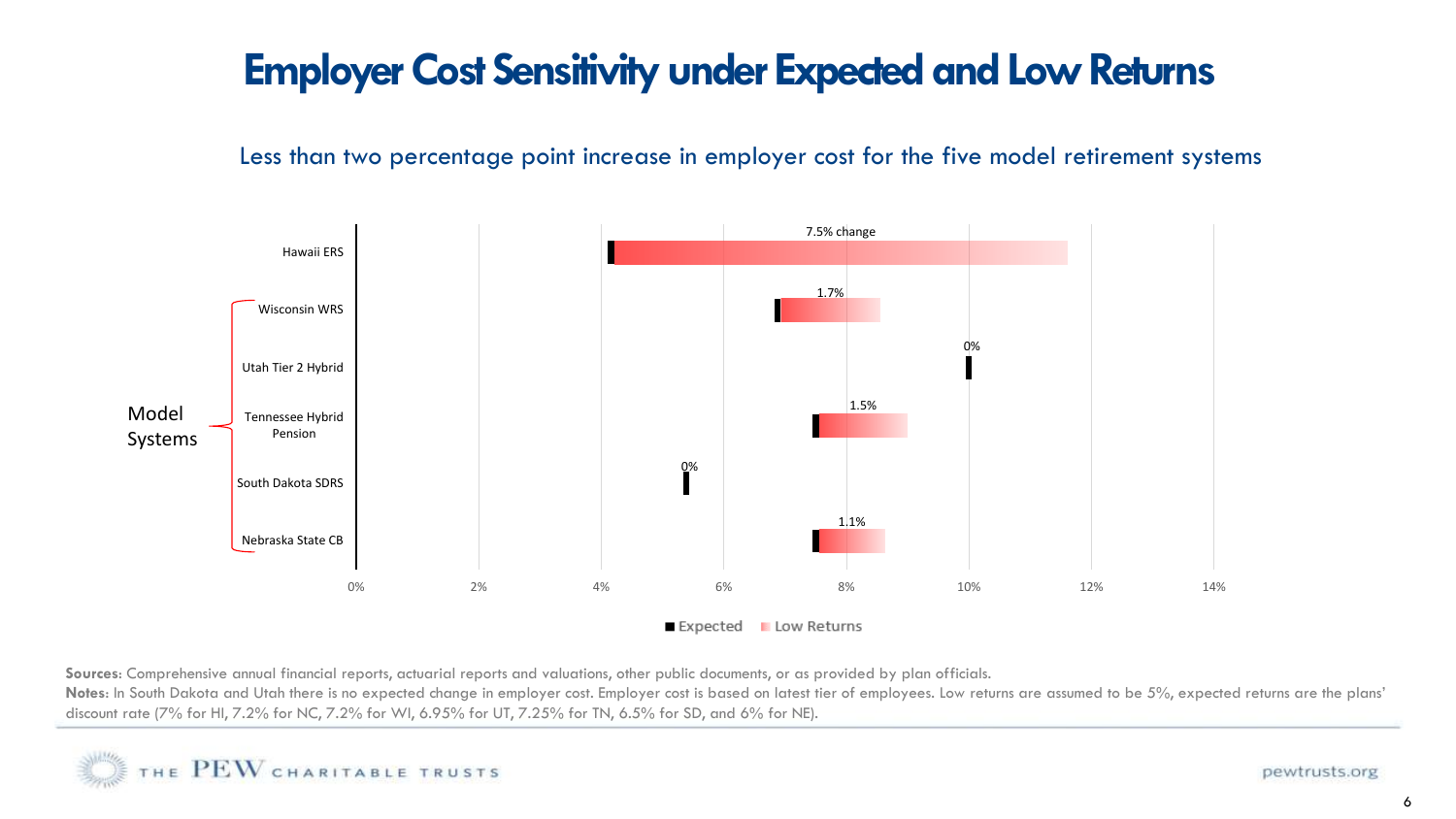#### **Lessons Learned from Well-Funded States**

➢Pre-defined, automatic rules.

➢Margin of safety in assumptions.

➢Transparency and communication.

➢Variable COLA and adjustable contributions.